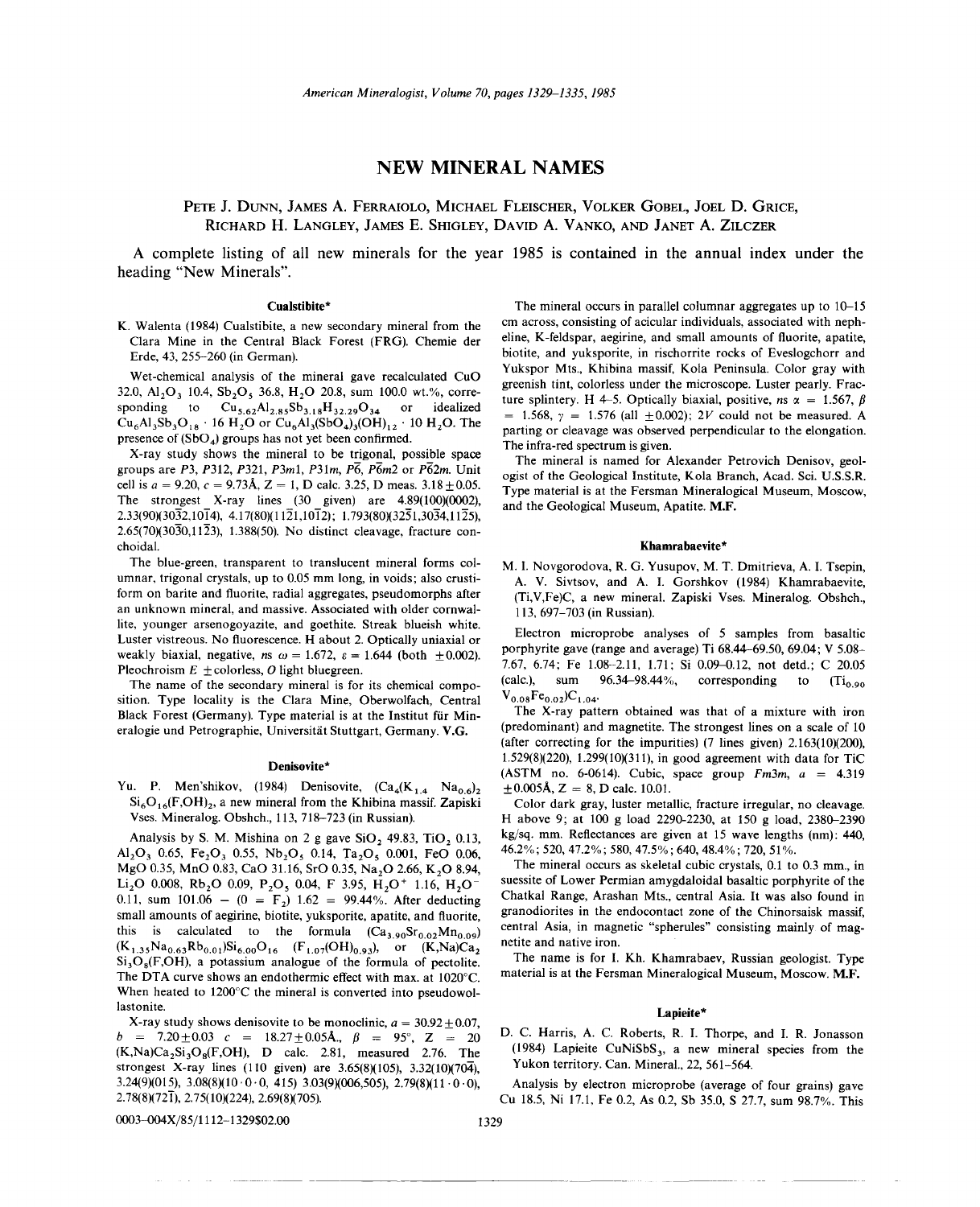gives the formula  $Cu(Ni_{1.00}Fe_{0.01})(Sb_{0.99}As_{0.01})S_{2.97}$  on the basis of  $Cu = 1$ , or, ideally,  $CuNiSbS$ 

X-ray study shows the mineral to be orthorhombic, space group  $P2_12_12_1$ ,  $a = 7.422(2)$ ,  $b = 12.508(3)$ ,  $c = 4.900(1)$ Å,  $Z = 4$ , D calc 4.966. The strongest X-ray lines (35 given) are 3.178(90)(031), 2.959(100)(201), 1.855(60)(161,400), 1.837(90)(232), 1.601(30)(431). Cleavage parallel to [100] fair.

The mineral occurs in a metamorphic glacial erratic consisting mainly of quartz, magnesite, spinel, and disseminated Cr-bearing mica, associated with Ni-rich pyrite, gersdorffite, polydymite, millerite, tetrahedrite, marcasite, and chalcopyrite. The mineral is opaque, has metallic luster, and forms subhedral grains to 150  $\mu$ m in length. It is moderately bireflectant and pleochroic greenish gray to gray, and strongly anisotropic with very pale blue to intense yellowish pink rotation tints. H 4.5-5. Reflectance data from three randomly oriented grains are (nm R<sub>1</sub>, R<sub>2</sub>): (400)33.4-36.5,32.1-35.7; (420)34.0--36.7,32.2-35.8; (440)34.5-36.7,32.5-35.8; (460)34.8-36.8, 33.3-35.8; (480)34.7-36.7,34.5-35.7; (500)34.4- 36.6,35.4- 35.8; (520)33.9-36.4,35.7-36.5; (540)33.7-36.0,35.4-36.8; (560)33.7-35.5,34.9-36.7; (580) 33.8-34.8,34.3-36.7; (600)33.8- 34.3,33.5-36.8; (620)33.4-34.4,32.8-37.0; (640)32.8-34.8,32.1-37.3;  $(660)32.4-35.6,31.4-37.8;$   $(680)32.2-36.6,31.0-38.8;$   $(700)32.1-$ 37.9,30.9-39.8. Color values are tabulated for the three grains.

The name is for the locality, the Lapie river, Yukon Territory, Canada. Type material is in the Reference Services of the National Mineral Collection, Geological Survey of Canada, Ottawa, Canada. D.A.V.

## **Macaulayite\***

- M. J. Wilson, J. D. Russell, J. M. Tait, D. R. Clark, A. R. Frazer, and I. Stephen (1981) A swelling hematite/layer-silicate complex in weathered granite. Clay Minerals, 16,261-278.
- M. J. Wilson, J. D. Russell, J. M. Tait, D. R. Clark, and A. R. Frazer (1984) Macaulayite, a new mineral from North-East Scotland. Mineral. Mag., 48, 127-129.

Analysis by microprobe gave  $SiO<sub>2</sub>$  11.32, Al<sub>2</sub>O<sub>3</sub> 4.01, Fe<sub>2</sub>O<sub>3</sub> 84.67, for an anhydrous recast total 100%. Total water loss was 7.4%, giving the formula  $(Fe^{3+}_{44.75}Al_{3.38})Si_{7.95}O_{86}(OH)_4$ . The infrared spectrum shows the hydroxysilicate-hematite nature, with absorption bands at 3597, 1052, 858, 647, 520, 438, 304, and 227  $cm^{-1}$ .

X-ray study shows the mineral to the monoclinic, C-centered unit cell *a* = 5.038, *b* = 8.726, *C* = 36.342Å,  $\beta$  = 92°, Z = 2, D calc.  $= 4.41$ . The strongest lines (17 given) are 36.6 (vs oriented mount)(OOI), 18.16 (vs oriented mount)(002), 2.720(35)(1.1.10), 2.533(100)(130,200), 1.462(35)(060,330). The basal spacing expands on glycerol and ethylene glycol treatment and contracts on heat treatment. Structurally the mineral consists of a double hematite unit bounded on both sides by silicate sheets.

The mineral occurs in the  $\lt 2 \mu$ m fraction of bright red patches of a deeply weathered granite outcrop, associated with kaolinite and illite. It forms subangular platey particles, pale red or yellow, may have basal cleavage, refractive index  $> 1.734$ .

The name is for the Macaulay Institute for Soil Research. Type material is at the British Museum (Natural History) and the Royal Scottish Museum. D.A.V.

## **Mantienneite\***

A.-M. Fransolet, P. Oustriere, F. Fontan and F. Pillard (1984) Mantienneite, a new mineral species from the vivianite deposit of Anloua, Cameroun. Bull. Mineral., 107, 737-744 (in French).

Two wet chemical analyses corrected for admixed impurities of quartz and siderite gave P<sub>2</sub>O<sub>5</sub> 31.96, TiO<sub>2</sub> 9.00, Al<sub>2</sub>O<sub>3</sub> 10.51,

Fe<sub>2</sub>O<sub>3</sub> 5.63, MnO 0.15, MgO 6.51, CaO 0.30, Na<sub>2</sub>O 0.18, K<sub>2</sub>O 2.81, H<sub>2</sub>O 32.95; sum 100% (H<sub>2</sub>O by Penfield) which yields the empirical formula  $(K_{0.53}Na_{0.05}O_{0.42})_{\Sigma_{1.00}}$  $(Mg_{1.43}Fe_{0.46}^{3.4}Ca_{0.05}Mn_{0.02})_{21.96}$  (Al<sub>1.83</sub>Fe<sub>0.17</sub>)<sub>2.00</sub>Ti<sub>1.00</sub>(PO<sub>4</sub>)<sub>4</sub> (OH)<sub>2.96</sub> 14.77H<sub>3</sub>O or ideally (K<sub>25</sub> $\Box$ <sub>25</sub>/Mg<sub>16</sub> $Fe_{0.2}^{3.4}$ )<sub>2</sub> or ideally  $(K_{0.5}\square_{0.5})(Mg_{1.5}Fe_{0.5}^{3+})_2$  $Al<sub>2</sub>Ti(PO<sub>4</sub>)<sub>4</sub>(OH)<sub>3</sub>·15H<sub>2</sub>O$ . DTA and TGA results are given. This mineral is the AI-analogue of paulkerrite.

Weissenberg photographs and powder diffraction data show the mineral to be orthorhombic, space group  $Pbca$ ,  $a = 10.409(2)$ ,  $b = 20.330(4), \quad c = 12.312(2)$ Å,  $V = 2.605.3(6)$ Å<sup>3</sup>,  $Z = 4, \quad D$ calc. = 2.25, D meas. =  $2.31 \text{ g/cm}^3$ . The strongest X-ray lines (40) given) are 10.18(40)(020), 7.41(30)(111), 6.158(100)(002), 3.104(30)(251), 3.076(60)(004), 2.949(30)(104), 2.839(25)(260,252), 2.051(20)(006).

Mantienneite occurs as spheres of radiating fibers up to I mm in diameter. It is yellow-brown with a bright luster. The brittle fibers have a perfect {001} and a poor {01O} cleavage. Its optical properties are biaxial negative;  $\alpha = 1.564$ ,  $\gamma = 1.598$ ,  $2V = 50$  to 60°; very weak pleochroism with  $X =$  colorless and  $Z =$  very pale yellow;  $X \parallel b$ ,  $Z \parallel a$ ; dispersion distinct  $r > v$ .

The new mineral is associated with quartz, siderite and kaolinite as the matrix of sandy layers intercalated in black shales of lacustrine origin. The name honors Dr. Joseph Mantienne, RR.G.M., Orléans, France. Type material is at the Ecole National Sup6rieure des Mines de Paris. JD.G.

## **Mopungite\***

S. A. Williams (1985) Mopungite, a new mineral from Nevada. Mineralogical Record, 16,73-74.

Analysis of the mineral gave Na<sub>2</sub>O 12.8, Sb<sub>2</sub>O<sub>5</sub> 65.2, H<sub>2</sub>O 22.0, sum 100.0%. This gives the formula  $Na<sub>1.01</sub>Sb<sub>0.99</sub>(OH)<sub>6</sub>$ , ideally  $NaSb(OH)<sub>6</sub>$ . The mineral is soluble in hot water but not in cold wter. It dissolves readily in cold dilute tartaric acid, and decomposes in HCl and  $HNO<sub>3</sub>$ . The mineral belongs to the stottite group.

X-ray study shows the mineral to be tetragonal, space group  $P4_2/n$ , unit cell *a* = 7.994, *c* = 7.859A, D calc. 3.264, meas. 3.21. The strongest lines (35 given) are 4.581(100)(111), 3.985(80)(200), 1.629(50), 1.325(50), 1.265(50), 1.205(70).

The mineral occurs as an oxidation product of stibnite in quartz-fluorite-stibnite vein material from the Mopung Hills, Nevada. It forms encrustations comprising small pseudocubic crystals 0.2-D.3 mm on an edge, rarely acicular, associated with stibiconite, senarmontite, romeite, and tripuhyite. The mineral is colorless to milky white with bright glassy luster, dull frosted crystal faces, no cleavage,  $H = 3$ . Optically uniaxial, negative  $n s \varepsilon = 1.605, \omega = 1.614.$ 

The name is for the locality. Type material will be provided to the British Museum (Natural History). D.A.V.

## **Moreauite\***

M. Oeliens and P. Piret (1985) Uranyl and aluminum phosphates from Kobokobo. VII Moreauite,  $Al_3CO_2(PO_4)_3(OH)_2$  13H<sub>2</sub>O, a new mineral. Bull. Minéral., 108, 9-13 (in French).

Electron microprobe analyses of five grains gave  $Al_2O_3$  20.4,  $UO_3$  38.9,  $P_2O_5$  27.2 and  $H_2O$  13.5 (difference) which yields the empirical formula  $Al_{3.05}U_{1.04}P_{2.92}/H_{11.43}O_{20.72}$  on the basis of 15 oxygens in the anhydrous part. TGA gave  $H<sub>2</sub>O$  27 wt.% which yields the ideal formula given above for fully hydrated moreauite.

Single crustal and powder X-ray diffraction studies show the mineral to be monoclinic, space group  $P2<sub>1</sub>/c$ ,  $a = 23.41(6)$ , *b* = 21.44, *c* = 18.34(3)Å and  $\beta$  = 92.0(1)°, *V* = 9199(33)Å<sup>3</sup>,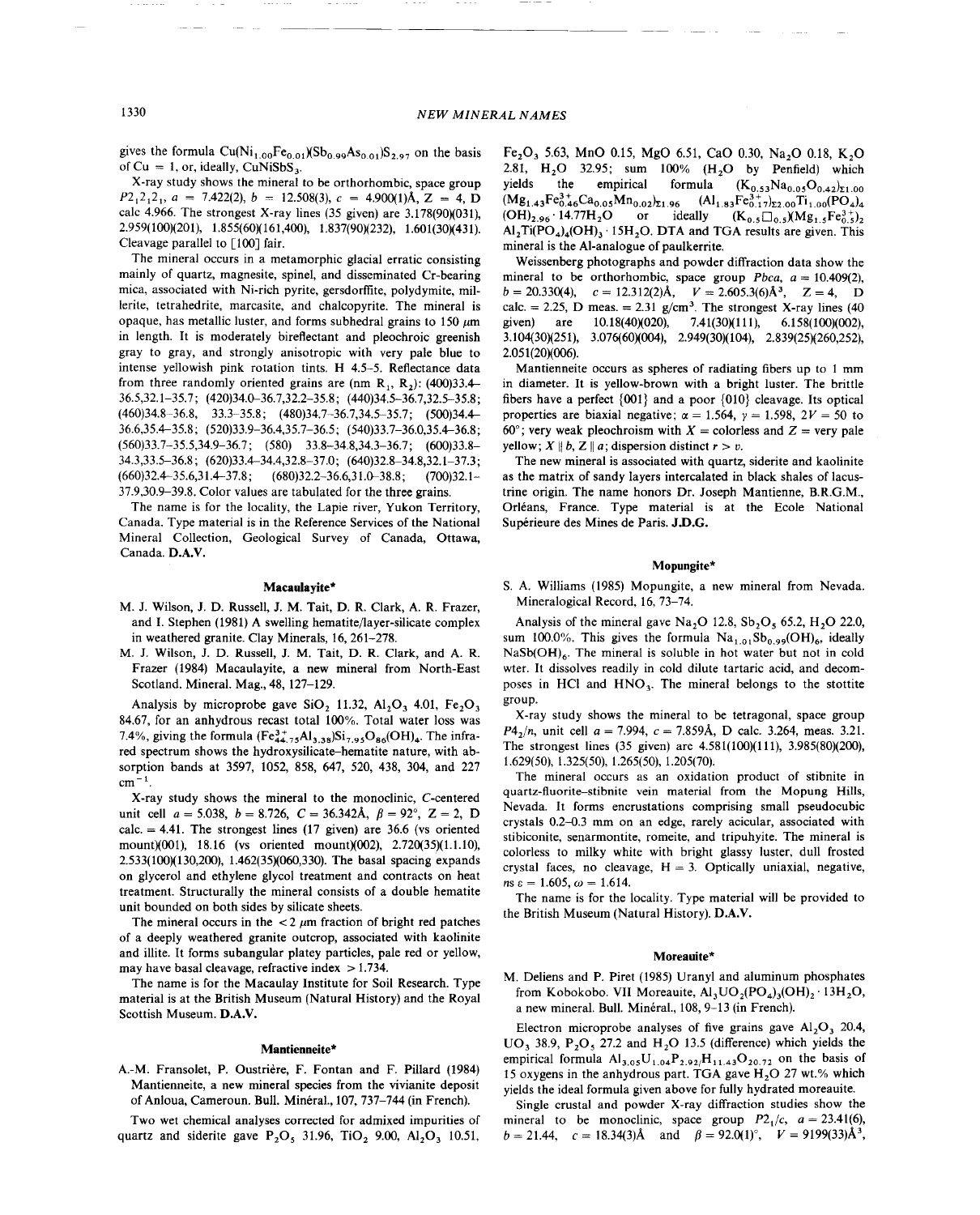$Z = 16$ , D calc = 2.61, D meas. = 2.64 g/cm<sup>3</sup>. The strongest X-ray diffraction lines (26 given) are: 14.02(60)(011), 11.69(80)(200), 10.80(100)(020), 9.13(70)(002), 5.43(40)(040), 4.51(40)(104), 3.895(40)(052),3.486(40)(044), 3.043(60)(106),2.931(70)(206).

Moreauite occurs as greenish yellow nodules and books of plates flattened on (100) and sometimes elongated along *b* up to 0.2 mm. It has a good  $\{100\}$  cleavage. Optically it is biaxial negative with:  $\alpha = 1.540(3)$ ,  $\beta = 1.552(2)$ ,  $\gamma = 1.558(2)$  and 2*V* calc = 70°;  $X \sim a^*$ ,  $Y = b$  and  $Z \sim c$ ; negative elongation and parallel extinction.

Moreauite is associated with furongite, ranunculite and phosphosiderite. The name honors the Belgian mineralogist, Professor Jules Moreau. The holotype and 2 cotypes are deposited at the Musée Royal de l'Afrique Centrale in Tervuren, Belgium. J.D.G.

#### Mushistonite\*

N. K. Marshukova, A. B. Pavlovskii, and G. A. Sidorenko (1984) Mushistonite, (Cu,Zn,Fe)Sn(OH)<sub>6</sub>, a new tin mineral. Zapiski Vses. Mineralog. Obshch., 113,612-617 (in Russian).

An abstract of this mineral (then unnamed) was published in Am. Mineral. 65, 1069-1070 (1980). Microprobe analyses of 6 grains gave Sn 37.0-42.0, Cu 10.1-11.9, Zn 2.7-9.0, Fe 2.6-9.2, Ag none to 0.2%, giving the formula above. Cu is the major divalent cation; the mineral is a member of the schoenfliesite group. The formulas calculated do not agree with any of the 4 previously given, and some do not agree with the analyses given; for example, all show  $Zn > Fe$ ; thus Fe 9.2,  $Zn$  2.7% is calculated to give  $Zn_{0.46}Fe_{0.11}$  in the formula. Readily soluble in dilute HCl.

X-ray studv shows the mineral to be cubic, space group *Pn3m,*  $a = 7.735 \pm 0.01$ A. for  $Z_n > Fe$ ;  $a = 7.705 \pm 0.16$ A. for Fe  $> Z_n$  $Z = 4$ . The strongest X-ray lines (10 given) are  $3.880(100)(200)$ 2.740(50)(220), 1.729(35)(420) for  $Zn > Fe$ , 3.84(100)(200),  $2.730(48)(220)$ ,  $1.724(24)(420)$  for Fe > Zn. Hardness 4-4.4 (240-254 kg/sq. mm.), reflectance at 580 nm, 10.2 and 9.6%.

The mineral occurs in the oxidation zone of the Mushiston deposit, Tadzhikistan, U.S.S.R., associated with varlamoffite, as zoned concentric deposits, replacing stannite. The name is for the deposit. Type material is at the Fersman Mineralogical Museum, Moscow. M.F.

## Nanekeveite

K. Chihara, M. Komatsu, and T. Mizota (1984) (abstract; title not given), International Mineralog. Assoc., 11th Meeting, Novosibirsk, 1978, vol. 1, 62. (abstract in Zapiski Vses. Mineralog. Obshch., 113, 378).

Analysis gave SiO<sub>2</sub> 35.12, Nb<sub>2</sub>O<sub>3</sub> 1.42, TiO<sub>2</sub> 12.48, ZrO<sub>2</sub> 0.19,  $Al_2O_3$  0.27, FeO 4.75, MgO 0.03, MnO trace, CaO trace, SrO 5.85, BaO 31.31,  $RE_2O_3$  1.12, Na<sub>2</sub>O 2.74, K<sub>2</sub>O 0.94, H<sub>2</sub>O<sup>-</sup> 0.47,  $H_2O^+$  2.59, sum = 99.28 wt.%. This corresponds to (Na<sub>0.97</sub>K<sub>0.03</sub>)  $(Ba_{2.76}Sr_{0.76}Na_{0.23}Fe_{0.12}^{3+}Mg_{0.01})$   $(Fe_{0.79}^{3+}Nb_{0.13}Ti_{0.13}Zr_{0.02})$  $(Si_{7.94}Al_{0.06})O_{24.66}(OH)_{3.02}$ .

The mineral is orthorhombic, *Pcam* or *Pca*2, with  $a = 9.777$  $b = 10.517$ , and  $c = 22.392$ Å. X-ray powder data are not given bu are stated to resemble those of joaquinite. Cleavage (001) perfect, color yellowish, H 5 1/2, D 3.62 (meas), 3.87 (calc). Optically biaxial, positive,  $\alpha = 1.707$ ,  $\gamma = 1.778$ ,  $2V = 42-48^{\circ}$ , pleochrois weak, *X* and Y colorless, Z pale yellow. Occurs as aggregates up to 1 cm in a magnesioriebeckite-quartz-phlogopite-albite dike cutting serpentinite, near Ohmi, Niigata Pref., Japan, with ohmilite, benitoite, and leucosphenite. Origin of the name is not stated.

#### *Discussion*

This is apparently bario-orthojoaquinite. M.F.

#### Perlialite\*

Yu. P. Men'shikov, (1984) Perlialite,  $K_9Na(Ca, Sr)Al_{12}Si_{24}O_{72}$ . 15H<sub>2</sub>O, a new potassian zeolite from the Khibina massif. Zapiski Vses. Mineralog. Obshch., 113,607-612 (in Russian).

Chemical analysis by T. S. Romanova on 300 mg gave  $SiO<sub>2</sub>$ 50.72, TiO, 0.01, Al<sub>2</sub>O<sub>3</sub> 20.13, Fe<sub>2</sub>O<sub>3</sub> 0.92, FeO 0.21, MgO 0.07, SrO 1.65, CaO 0.96, Na<sub>2</sub>O 0.98, K<sub>2</sub>O 14.86, H<sub>2</sub>O 9.52, sum 100.03%, corresponding to the formula  $K_{9.07}Na_{0.91}$  $(Ca_{0.49}Sr_{0.46}Fe_{0.08})$   $(Al_{11.35}Fe_{0.33}^{+3}Mg_{0.05})$   $Si_{4.27}O_{72.12}$   $\cdot$  15.2 H<sub>2</sub>O. The D.T.A. curve shows an endothermic break at 200°C, corresponding to the loss of most of the zeolitic water at 20-450°C, followed by slow loss up to 800°C. No change in X-ray pattern was found up to 900°C; at 950-1000°C it became amorphous; at 1100-1 150°C, it gave the X-ray pattern of leucite.

The X-ray pattern of perlialite resembles those of the synthetic zeolites Land K, Ba-G. It is indexed on a hexagonal cell, space group *P6/mmm,*  $a = 18.49 \pm 0.03$ ,  $c = 7.51 \pm 0.01$ Å., D. meas. = 2.14 $\pm$ 0.05, D. calc. 2.15. The strongest X-ray lines (99 given) are 16.0(10)(100), 6.0(7)(210), 4.62(10)(220), 3.94(7)(221), 3.20(9)(500), 2.674(8)(600), 1.705(7)(821), 1.545(8)(921), 1.306(10)(605).

Perlialite is white, luster pearly. Hardness 4-5. Extinction parallel, *ns*  $\alpha = 1.483$ ,  $\gamma = 1.488$  ( $\pm 0.002$ ), elongation positive. The infra-red spectrum is given.

The mineral occurs in radiating-fibrous aggregates up to 2 em. in diameter in nepheline-microcline and sodalite-astrophyllite veins and in nepheline-feldspar and sodalite-microcline pegmatites of Mts. Eveslogchorr and Yukspor, Khibina massif, Kola Peninsula, U.S.S.R.. Associated minerals include pectolite, kalsilite, aegirine, wadeite, and yuksporite.

The name is for Lily Alekseevna Perekrest, instructor in mineralogy of the Kirov Mining Technical School. Type material is preserved at the Fersman Mineralogical Museum, Moscow, and the Geol. Museum, Kola branch, Acad. Sci. U.S.S.R., Apatit. M.F.

#### Petrovskaite\*

G. V. Nesterenko, A. I. Kuznetsova, N. A. Pal'chik, and Yu. G. Lavrent'ev (1984) Petrovskaite, AuAg(S,Se), a new seleniumcontaining sulfide of gold and silver. Zapiski Vses. Mineralog. Obshch., 113, 602-607 (in Russian).

Microprobe analyses (7) gave Au 55.9-60.5, av. 58.6; Ag 29.8-33.3, av. 31.0; S 9.08-9.73, av. 9.54; Se 1.00-1.84, av. 135, sum 99.9-101.1, av. 100.5, corresponding to the average formula,  $Au_{0.99}Ag_{0.96}(S_{0.99}Se_{0.06})$ . The mineral does not react with FeCl<sub>3</sub>, KOH, or HCI; a brown film is formed with  $1:1$  HNO<sub>3</sub>.

The X-ray pattern is similar to that of synthetic AuAgS. It is indexed on a monoclinic cell, space group *P2/m, P2,* or *Pm,* with  $a = 4.943(9), b = 6.670(9), c = 7.221(9)$ Å.,  $\beta = 95.68^{\circ}, \mathbb{Z} = 4, \mathbb{C}$ calc. 9.5. Intensities of the 28 lines are not given. From the intensities given for the synthetic compound, the strongest lines of the mineral are  $2.77(10)(102,112,120)$ ,  $2.63(5)(12\bar{1})$ ,  $2.39(4)(003,201)$ ,  $2.254(4)(013,12\overline{2},21\overline{1}).$ 

The mineral is dark gray to black, streak dark gray, sometimes with a reddish-brown tint, luster dull, metallic. Brittle. Hardness  $39.9-47.8$  kg/sq.mm. = 2-2.5 Mohs. In section resembles argentite. Reflectances at 440 to 740 nm. show variation from 26.6 to 28.9% with max. at 560, min. at 680 nm.

Petrovskaite occurs in the lower part (depth 60-65 m) of the Maikain gold deposit, central Kazakhstan, as fine-grained rims (10-20 mm) on native gold, also associated with chlorargyrite.

The name is for Nina Petrovskaya, Russian mineralogist. Type material is at the Central Siberian Geological Museum, Novosibirsk. M.F.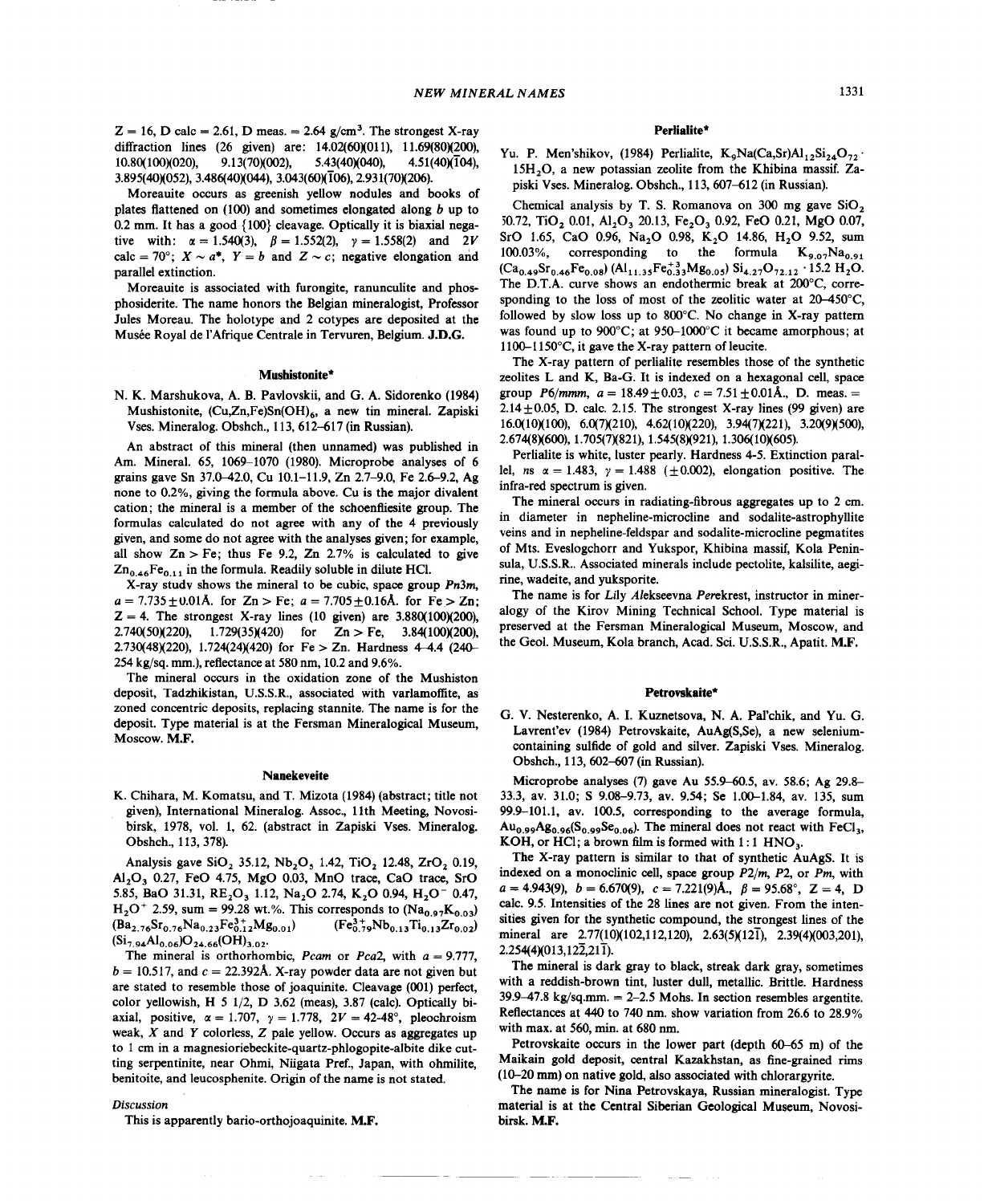## P-ourayite

E. Makovicky and S. Karup-M0ller (1984) Ourayite from Ivigtut, Greenland. Can. Mineral., 22, 565-575.

Analysis by electron microprobe was useful only in estimating the composition of the mineral, owing to its fine-grained character. Averaging of analyses that approximate the mineral gives Ag 12.2, Cu 0.8, Pb 26.3, Bi 44.3, S 17.0, sum 100.6%. Combined with modal and crystal chemical considerations, the empirical formula is  $Pb_{2.8}Ag_{3.6}Bi_{5.6}S_{13}$ . The mineral is a Ag-Pb-Bi sulfosalt of the lilIianite homologous series.

Single-crystal X-ray study shows the mineral to be orthorhombic, space group *Pbnm* or  $Pbn2_1$ ,  $a = 13.15(2)$ ,  $b = 44.17(4)$ ,  $c =$ 4.05(2)A.

The mineral occurs in fine-grained ore fragments from the Ivigtut cryolite deposit. It forms very fine (100) exsolution lamellae in a matrix of B-centered ourayite, which is in turn associated with berryite, aikinite, galena, matildite, chalcopyrite, pyrite, native bismuth, and native gold. The mineral exhibits extinction parallel to that of the ourayite matrix.

Specimens containing the mineral are denoted as 191/1976, 29/1978 and 30/1978 in the Geological Museum, Copenhagen.

## *Discussion*

Although the authors indicate that P-ourayite is merely a "working name," the mineral is not an IMA-approved species and should not have been named. D.A.V.

## Retzian-(La)\*

P. J. Dunn, D. R. Peacor, and W. B. Simmons (1984) Retzian-(La), a new mineral from Sterling Hill, Sussex County, New Jersey. Mineral. Mag., 48, 533-535.

Analysis by electron microprobe gave MnO 25.2, MgO 3.7, ZnO 1.2, As<sub>2</sub>O<sub>3</sub> 26.5, La<sub>2</sub>O<sub>3</sub> 10.6, Ce<sub>2</sub>O<sub>3</sub> 8.8, Nd<sub>2</sub>O<sub>3</sub> 8.2, Pr<sub>2</sub>O<sub>3</sub> 5.1,  $\text{Sm}_2\text{O}_3$  2.2,  $\text{Y}_2\text{O}_3$  2.5,  $\text{H}_2\text{O}$  7.7 (est.), sum 101.7%. This gives the formula based on two divalent cations  $(Mn_{1.54}Mg_{0.40}Zn_{0.06})$  $(La_{0.28}Ce_{0.23}Nd_{0.21}Pr_{0.13}Y_{0.10}Sm_{0.05})As_{1.00}O_{4.15}(OH)_{3.70}$ . The mineral is the La-dominant member of the retzian series, and ideally is  $Mn_2La(AsO<sub>4</sub>)(OH)<sub>4</sub>$ .

Single-crystal X-ray study shows the mineral to be orthorhombic, space group *Pban,*  $a = 5.670(7)$ ,  $b = 12.01(1)$ ,  $c = 4.869(8)$ Å,  $Z = 2$ , D meas. > 4.2, calc. 4.49. The strongest powder diffraction lines (32 given) are 3.51(80)(111), 2.715(100)(131), 1.848(50)(061), 1.456(40).

The mineral forms 0.5 mm euhedral pseudohexagonal crystals composed of the forms  $\{001\}$ ,  $\{010\}$ ,  $\{110\}$ , and  $\{150\}$ . It occurs on a fracture surface in a specimen of calcic willemite-franklinite ore. It is reddish-brown, has vitreous luster, no cleavage. H about 3-4. It does not fluoresce under UV light. Optically biaxial, positive, *ns*  $\alpha = 1.766(5)$ ,  $\beta = 1.773(5)$ ,  $\gamma = 1.788(5)$ ,  $2V = 82(9)^\circ$ . Dispersion strong,  $r > v$ ; orientation  $X = c$ ,  $Y = b$ ,  $Z = a$ . Weak patchy pleochroism is pale brown to violet-brown. Absorption  $Z > Y > X$ .

The name is in accordance with the standard convention of naming rare-earth analogues of known species. Type material is in the Smithsonian Institution. D.A.V.

#### Sverigeite\*

P. J. Dunn, D. R. Peacor, W. B. Simmons, and R. V. Gaines (1984) Sverigeite, a\_new tin beryllium silicate mineral from Långban, Värmland, Sweden. Geologiska Förenengens i Stockholm Forhandlingar, 106, 175-177.

Analysis by electron microprobe (except Be and  $H_2O$ ) gave SiO<sub>2</sub> 33.5, FeO 0.3, ZnO 1.2, MgO 8.1, MnO 11.8, Na<sub>2</sub>O 6.1, BeO 9.7,  $SnO<sub>2</sub>$  28.5,  $H<sub>2</sub>O$  1.2, sum 100.4%. This gives the formula  $Na_{4.18}Mg_{4.26}Mn_{3.53}^{2+}Fe_{0.09}^{2+}Zn_{0.31}Be_{8.23}Sn_{4.01}Si_{11.83}O_{48.77}H_{2.83}$ The ideal formula is  $NaMgMnBe<sub>2</sub>SnSi<sub>3</sub>O<sub>12</sub>(OH).$ 

X-ray study shows the mineral to be orthorhombic, space group *Ibmm* or *Ibm2,*  $a = 6.818(6)$ ,  $b = 13.273(8)$ ,  $c = 10.815(8)$ Å,  $Z = 4$ , D calc. 3.61; meas. 3.60. The strongest lines (43 given) are 6.63(50)(020), 5.77(70)(101), 4.35(70)(121), 2.98(60)(220), 2.884(100)(202),2.826(90)(042),2.706(50)(004),2.644(60)(222).

The mineral occurs on a mine dump specimen as irregular platey segregations up to 10 mm in a calcite matrix, associated with mimetite, an amphibole, and jacobsite. Crystals up to 2 mm long are elongated on [001]. The mineral is yellow, light yellow streak, H about 6.5, vitreous luster, dull crystal faces, cleavage {010} perfect. Optically biaxial, positive,  $n s$   $\alpha = 1.678(4)$ ,  $\beta = 1.684(4), \gamma = 1.699(4), 2V = 67(4)^\circ,$  dispersion strong  $r > v$ , pleochroism moderate  $X =$  yellow,  $Y \simeq Z =$  pale yellow, absorp tion  $X > Y \simeq Z$ . Orientation  $Z = b$ , XY plane parallel to the prominent cleavage. The mineral does not fluoresce in UV light

The name is for the country in which it was found. Type material is at the Smithsonian Institution. D.A.V.

## Tuperssuatsiaite\*

S. Karup-M0ller and 0. V. Petersen (1984) Tuperssuatsiaite, a new mineral species from the Ilimaussaq intrusion in South Greenland. Neues Jahrb. Mineral Monatsh., 501-512.

Analysis by electron microprobe gave, on average, Si 26.33, A1 0.25, Fe 14.43, Mn 4.11, Mg 0.63, Zn 0.65, Na 2.40, K 0.65, 39.17, sum 88.62%. This gives the formula  $(Na_{0.88}K_{0.14})_{21.0}$  $(F_{2,18}Mn_{0.63}Mg_{0.22}Zn_{0.08}k_{3.11}$   $(Si_{7.92}Al_{0.08}k_{5.00}O_{20}(OH)_{1.38}$ <br>(OH<sub>2</sub>)<sub>4</sub> 0.39H<sub>2</sub>O. The suggested ideal formula is  $(OH<sub>2)</sub><sub>4</sub> \cdot 0.39H<sub>2</sub>O$ . The suggested ideal formula is  $NaFe<sub>3</sub>Si<sub>8</sub>O<sub>20</sub>(OH)<sub>2</sub>(OH<sub>2</sub>)<sub>4</sub>·H<sub>2</sub>O.$  Analyses of a Zn-rich variety, with up to 20 wt.% Zn, are also given. The DTA curve shows one endothermic peak at room temperature caused by the release of absorbed water. The mineral recrystallizes around 250°C and just below 700°C. Infrared analysis shows absorption bands caused by structural H<sub>2</sub>O and (OH), zeolitic H<sub>2</sub>O, absorbed H<sub>2</sub>O, and SiO<sub>4</sub> tetrahedra. The mineral belongs to the palygorskite group.

X-ray study shows the mineral to be monoclinic, space group *C2/m,* unit cell  $a = 13.729(30)$ ,  $b = 18.000(10)$ ,  $c = 4.828(30)$ Å,  $\beta = 104.28(10)^\circ$ . The strongest lines (27 given) are  $10.82(100)(110)$  $3.395(30)(131)$ ,  $2.638(40)(510)$ ,  $2.544(30)(44\overline{1})$ ,  $2.510(30)(170)$ ,  $2.235(30)(13\overline{2})$ .

The mineral occurs in the Ilimaussaq intrusion, Greenland, as a cavity filling in late veins with adularia, natrolite and aegirine, and in late natrolite-albite bodies. It forms mm- to cm-sized red-brown fan shaped aggregates or rosettes of fine fibers. The fibers are vitreous, transparent, slightly pleochroic with parallel extinction, *X* and Y colorless, Z yellow-brown. Optically biaxial, positive, *ns*  $\alpha \simeq 1.54, \beta \simeq 1.56, \gamma \simeq 1.58, 2V$  large. It does not fluoresc

The name is for the bay of Tuperssuatsiait, near the occurrence. Type material is at the Geological Museum, University of Copenhagen, Denmark. D.A.V.

## Uchucchacuaite\*

Y. Moëlo, E. Oudin, P. Picot and R. Caye (1984) Uchucchacuaite,  $AgMnPb<sub>3</sub>Sb<sub>5</sub>S<sub>12</sub>$ , a new mineral of the andorite series. Bull. Minéral., 107, 597-604 (in French).

Electron microprobe analysis gave Pb 34.8, Sb 34.4, Ag 5.9, Mn 2.8, Fe 0.2, S 21.1, Se 0.3, sum 99.5% corresponding to  $Ag_{0.98}(Mn_{0.91}Fe_{0.06})_{z0.97}Pb_{3.04}Sb_{5.09}(S_{11.93}Se_{0.07})_{z12}$  or ideally,  $AgMnPb_3Sb_5S_{12}$ .

The X-ray powder pattern is indexed on the basis of it being in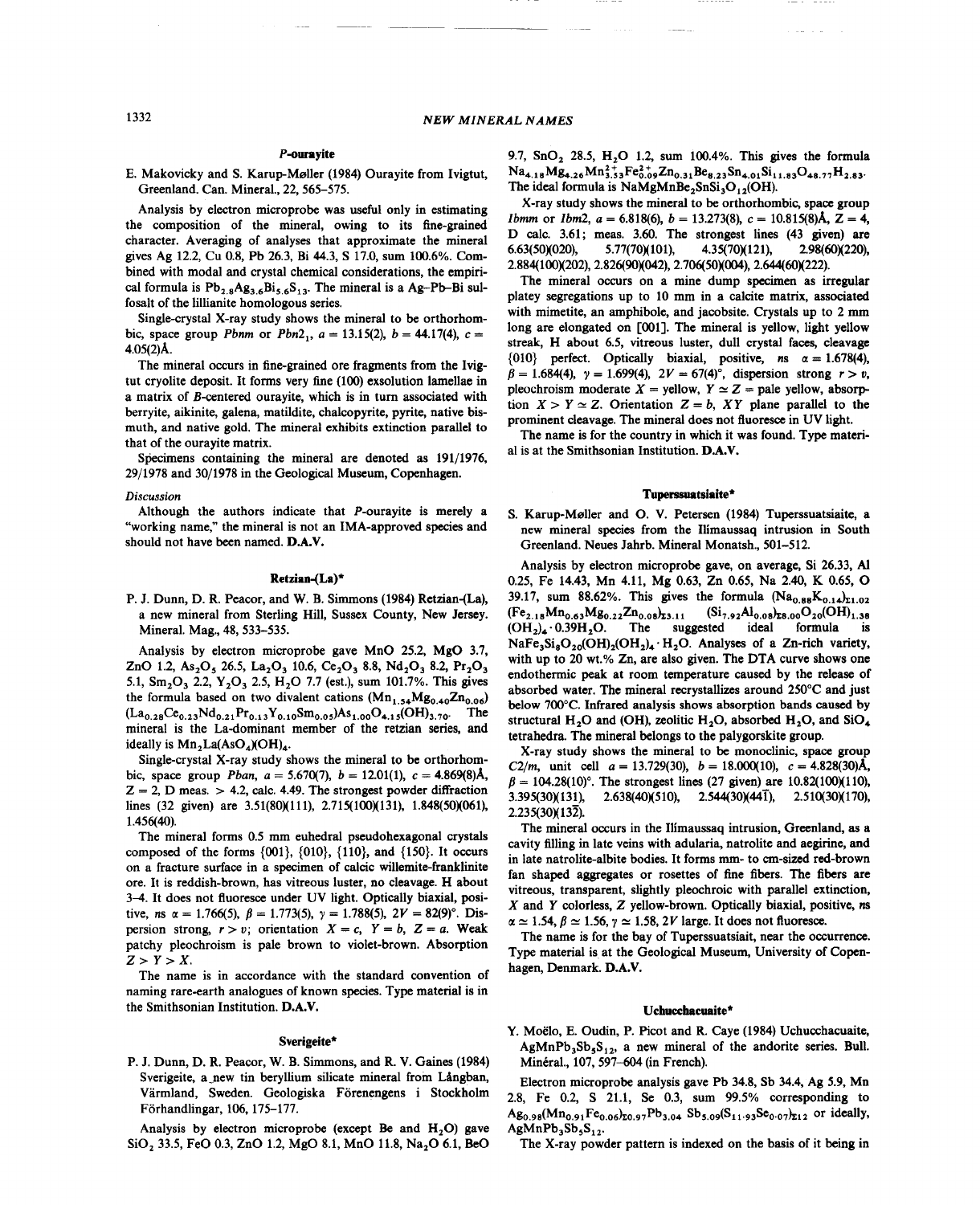the andorite series with orthorhombic symmetry. The lack of systematic absences indicate possible space group *Pmmm, P222* or *Pmm*2 with  $a = 12.67$ ,  $b = 19.32$ ,  $c = 4.38$ Å,  $Z = 2$ , D calc. = 5.61  $g/cm<sup>3</sup>$ . The strongest X-ray lines (17 are given) are 3.80(30)(121), 3.49(30)(131), 3.30(100)(250), 2.90(80)(321,051), 2.75(30)(331), 2.29(10)(171),2.19(10)(511,002),2.08(30)(531,181).

The grey, metallic mineral occurs as anhedral grains and subhedral crystals to 200  $\mu$ m. In reflected light it is anisotropic; polysynthetic twinning along one direction indicates a true monoclinic symmetry. Maximal and minimal reflectances in air  $[R_{\mathbf{M}},Rm(\lambda)]$ : 44.2,36.3(420); 43.9,35.0(480); 43.3,34.1(540); 42.4,33.2(600); 41.2,32.3(660); 39.7,30.8(720) and 39.2,30.0(780). The Vickers microhardness (VHN $_{100}$ ) is about 168 kg/mm<sup>2</sup>.

The name is for the mineral deposit at Uchuc-Chacua, Peru. Type material is at the Ecole Nationale Superieure des Mines de Paris. J.D.G.

#### unnamed Ca-analogue of agardite

A. Aruga and Nakai, I. (1985) Structure of Ca-rich agardite,  $(Ca_{0.40}Y_{0.31}Fe_{0.09}Ce_{0.06}La_{0.04}Nd_{0.01})Cu_{6.19}$  [(AsO<sub>4</sub>)<sub>2</sub>.  $(HAsO<sub>40.49</sub>](OH)<sub>6.38</sub>·3H<sub>2</sub>O. Acta. Cryst., C41, 161–163.$ 

Microprobe analysis yielded Cu 48.97, As 32.22, Y 3.42, Ca 2.57, Ce 1.01, Fe 0.73, La 0.70, Nd 0.13 wt.%, with  $Gd = \text{trace}$ . This is calculated on the basis of 21 oxygens as:  $(Ca_{0.40}Y_{0.31}Fe_{0.09})$  $Ce_{0.06}La_{0.04}Nd_{0.01})Cu_{6.19}$  [(AsO<sub>4</sub>)<sub>2.42</sub>(HAsO<sub>4</sub>)<sub>0.49</sub>](OH)<sub>6.38</sub>  $3H<sub>2</sub>O$ , with water assumed. The mineral occurs in pale green hexagonal crystals, space group  $P6_3/m$ , with  $a = 13.583(2)$ , and

## *Discussion*

This is an unrecognized new species, the Ca-analogue of agardite. Additional physical and paragenetical data are needed. The phase should be named in accordance with Levinson's Rules when submitted to the Commission on New Minerals and Mineral Names, I.M.A. P.J.D.

## unnamed sulfosalts

V. V. Breskovska, N. N. Mozgova, N. S. Bortnikov, and A. I. Tsepin (1980) Chlorine-bearing sulfosalts from the Madjarovo polymetallic deposit, Bulgaria. International Mineralog. Assoc., 11th Session, Novosibirsk, Sulfosalts Vol., 83-89 (in Russian).

Compositions are given as follows: Phase A:  $Pb_3Sb_8S_{14}Cl_{4.5}$ ; Phase B:  $Pb_7Sb_8S_{16}Cl_{3,4}$ ; Phase C:  $Pb_2Sb_2S_{4,76}Cl_{0,31}$ .

N. S. Bortnikov, N. N. Mozgova, A. I. Tsepin, and V. V. Breskovska (1979) First attempt at synthesis of chlorosulfoantimonites of lead. Doklady Akad. Nauk SSSR, 244, 955-958 (in Russian).

The phases listed above were synthesized. Strongest lines of the powder pattern are: Phase A: 3.40 (100), 2.85 (50), 2.79 (45), 2.09 (50); Phase B: 3.85 (100), 3.75 (50), 3.38 (90), 2.73 (50); Phase C: 3.96 (6) 3.54 (10),2.81 (7), 2.08 (9). M.F.

## NEW DATA

## Betpakdalite

K. Schmetzer, B. Nuber and G. Tremmel (1984) Betpakdalite from Tsumeb, Namibia: mineralogy, crystal chemistry and structure. Neues Jahrb. Mineral., Monatsh., *393-403* (in German).

Microprobe analysis of the mineral gave  $Na<sub>2</sub>O$  0.20-0.48, K<sub>2</sub>O 0.51-3.52, CaO 5.21-6.10, ZnO 0.38-0.96, Fe<sub>2</sub>O<sub>3</sub> 11.3-12.6, WO<sub>3</sub> 0.55-1.45, MoO<sub>3</sub> 52.3-55.2, As<sub>2</sub>O<sub>5</sub> 9.0-10.1 wt.%, H<sub>2</sub>O balance, corresponding to a crystal structure determination supported formula of  $H_{6-x}[K(H_2O)_6]_x[Ca(H_2O)_6]_4[Mo_{16}As_4Fe_6O_{74}] \cdot 4H_2O$ with  $0 \le x \le 2$ 

Single crystal studies show the mineral to be monoclinic, space group *C2/m*, unit cell  $a = 19.44(1)$ ,  $b = 11.096(7)$ ,  $c = 15.25(1)$ Å,  $\beta = 131.28(4)$ °.  $R = 8.8\%$ . The strongest X-ray lines (27 given) are 8.91(100)(111), 7.30(50)(200), 11.49(40)(001), 3.645(40)(400). The general, structure building unit consists of Fe-O and Mo-O octahedra and an As-O tetrahedron forming an open framework structure with voids containing  $[K(H_2O)_6]$ ,  $[Ca(H_2O)_6]$  polyhedra, and with chains of Fe-As-Mo-O polyhedra parallel to (001).

The mineral forms yellow, transparent, octahedral crystals  $({001}, {201}, {011})$  up to 0.2 mm in size, single or aggregated on scorodite, associated with chalcocite, digenite, and quartz. Also massive or thin coatings, with hematite, quartz, scorodite, chalcocite, powellite, kaolinite, adamite, wulfenite, hidalgoite and an unknown Zn-Fe-Al-arsenate. Cleavage  $\parallel$  (001) very good. Optically biaxial, positive,  $\alpha = 1.782(2)$ ,  $\beta = 1.797(2)$ ,  $\gamma = 1.850(2)$ ; Y parallel *b*. Optic axis angles are  $2V_D = 60(1)$ ,  $2V_{480} \sim 88$ ,  $2V_{680} \sim$ 53°; extremely inclined dispersion of the optical axes.

 $- -$ 

The mineral occurs on samples from the second oxidation zone in the Tsumeb Mine, South-West Africa (Namibia). V.G.

## Cornubite

N. Sieber, W. Hofmeister, E. Tillmanns and K. Abraham (1984) New mineral data for copper phosphates and arsenates from Reichenbach/Odenwald. Fortschr. Miner., 62, Beiheft 1, 231- 233 (in German).

Microprobe analysis of single crystals gave CuO 58.60,  $A1_2O_3$ 32.01, P<sub>2</sub>O<sub>5</sub> 0.25, Fe<sub>2</sub>O<sub>3</sub> 0.32, SiO<sub>2</sub> 0.34, Al<sub>2</sub>O<sub>3</sub> 0.15, H<sub>2</sub>O 5.27, sum 96.94 wt.%, corresponding to  $\text{Cu}_{5.03}(\text{As}_{1.903}P_{0.024})$  $Fe_{0.027}Al_{0.020}Si_{0.038}l_{\Sigma2.013}O_8(OH)_4$ , or Cu<sub>s</sub>(OH)<sub>4</sub>(AsO<sub>4</sub>)<sub>2</sub>.

X-ray study shows the triclinic *(PI)* mineral to have  $a = 6.121(1), b = 6.251(1), c = 6.790(1)$ Å, Z = 1;  $\alpha = 92.93(1),$  $\beta = 111.30(1)$ ,  $\gamma = 107.47(1)$ °, D<sub>x</sub> 4.85 calc.

Atomic coordinates  $(R = 0.033, F_0:2436)$  and Cu-O distance smaller than 3A are given.

Crystals are from a silicified quartz (originally barite, VG.) vein near Reichenbach in the Odenwald, Germany. V.G.

#### **Edingtonite**

F. Mazzi, E. Galli, and G. Gottardi (1984) Crystal structure refinement of two tetragonal edingtonites. Neues Jahrb. Mineral. Monatsh., 373-382.

Data from previous studies of the zeolite edingtonite,  $Ba_2(Al_4Si_6O_{20})$ .  $8H_2O$ , are reviewed, and the results of the struc-

---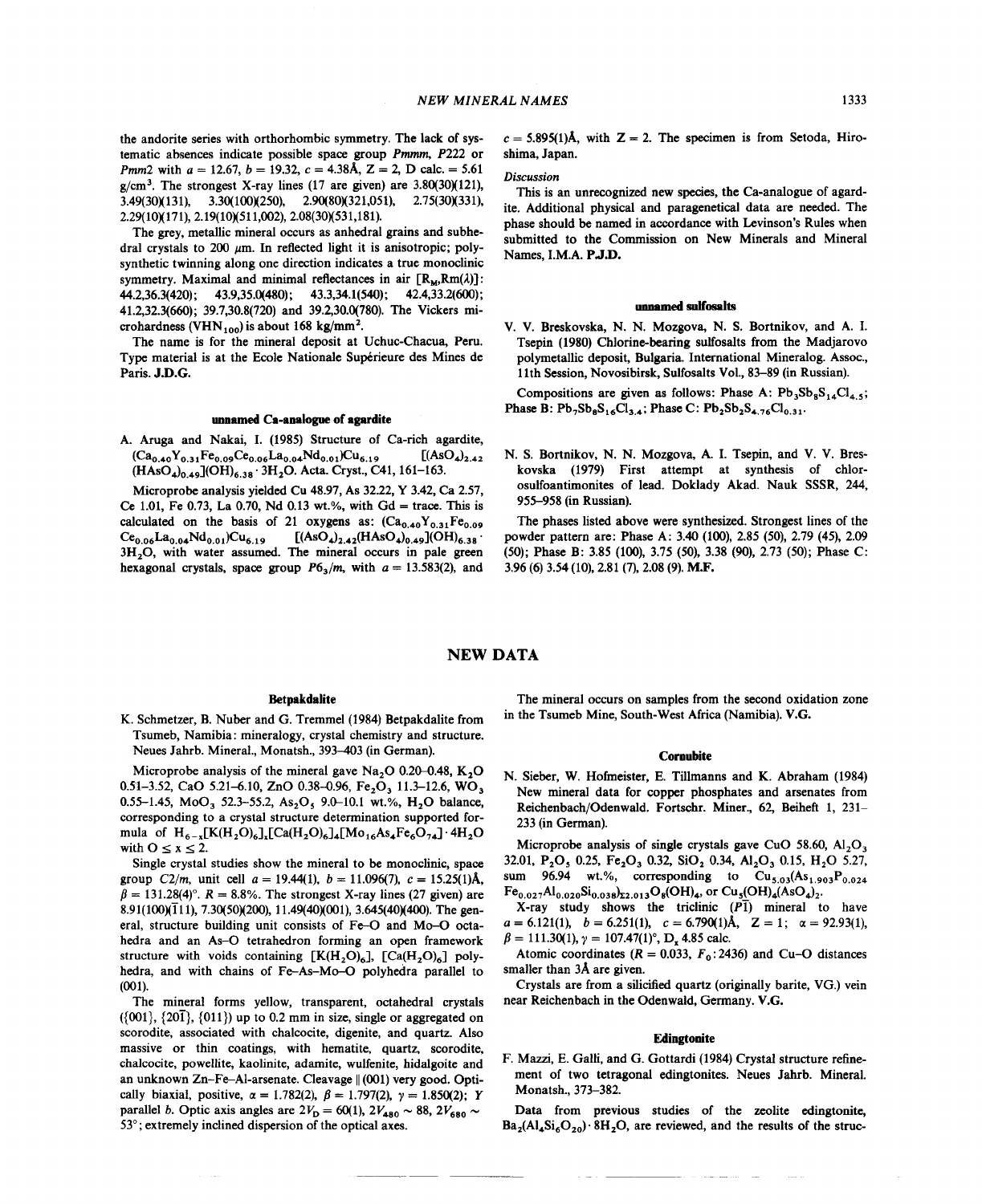ture refinements of two samples, from Old Kilpatrick, Dumbartonshire, Scotland, and Ice River, British Columbia, Canada, are reported. Traditionally, edingtonite has been found to be either metrically tetragonal with biaxial optics or fully orthorhombic. It has generally been treated as an orthorhombic mineral possessing nearly perfect (Si,AI)-order.

Chemical and X-ray analyses yielded the following results for the Canadian and Scottish specimens, respectively:  $(Ba_{1.82}Sr_{0.01})(K_{0.11}Na_{0.03})(Al_{3.90}Si_{6.13}O_{20})$ <sup>-</sup>7.30H<sub>2</sub>O, *a* = 9.581(5),  $c = 6.526(3)$ Å, space group  $\overline{P42_1m}$ ;  $(Ba_{1.87}Ca_{0.02})$  $(K_{0.05}Na_{0.06})(Al_{3.88}Si_{6.12}O_{20}).6.77H_2O,$  $a = 9.584(5)$ ,  $c =$ 6.524(3)Å, space group  $\overline{P_4}2_1$ m. The strongest lines in the powder XRD pattern of the sample from Ice River, Canada are *(d* in A, *1110, hkl):* 4.81(75)(020,200), 4.70(47)(111), 3.587(100)(121,211), 3.392(46)(220),3.027(47)(130,310); 2.261(75)(330).

Structure refinements were performed in space group  $\overline{P_4}2_1$ m to  $R = 0.03$  (1985 independent reflections) and  $R = 0.039$  (2565 independent reflections) for the Ice River and Old Kilpatrick samples, respectively. In both cases, the resulting tetrahedral bond lengths were interpreted as indicators of nearly complete disorder in the (Si,AI) distribution.

## *Discussion*

The authors conclude that two types of edingtonite occur, "orthorhombic edingtonite" and "tetragonal edingtonite". The former, exemplified by samples from Bohlet Mine, Sweden, [Galli (1976) Acta Cryst. B32, 1623] is characterized by orthorhombic cell parameters  $[a = 9.539(5), b = 9.652(5), c = 6.512(3)$ Å], splitting of the *(hkl)* and *(khl)* powder XRD peaks, apparent (Si,AI) order, and an IR spectral profile with two peaks in the range 1200-1900 cm<sup>-1</sup> and one sharp peak in the range 760 cm<sup>-1</sup>. The latter type of edingtonite is characterized by tetragonal metrics (within experimental error), absence of peak splitting, apparent (Si,AI) disorder, and an IR profile with five peaks in the range 1200-1900 cm<sup>-1</sup> and only a small peak around 760 cm<sup>-1</sup>. There is, however, no difference between the thermal curves of the two types of edingtonite, and both types are optically biaxial negative.

It should be noted that, under this system of classification, the original type specimen [described by Haidinger (1825) Edinburgh J. Sci, 3, 316] would be a "tetragonal edingtonite", while the generally accepted description of edingtonite would correspond to that of "orthorhombic edingtonite". At the same time, the authors state that their "proposal of naming the two samples studied here tetragonal edingtonites does not necessarily mean that they are absolutely tetragonal: more detailed studies could demonstrate a small deviation from the highest symmetry; their optical biaxiality is already an evidence for such a deviation." In new of these remaining uncertainties, such terms are "ordered" and "disordered" edingtonite might be considered as alternatives to "orthorhombic" and "tetragonal" edingtonite. J.A.Z.

#### *Editor's Note*

See also reports by M. Akizuki on origin of order-disorder in stilbite and harmotome (70; 814-828).

## Englisbite

P. J. Dunn, R. C. Rouse, and J. A. Nelen (1984) Englishite: new chemical data and a second occurrence, from the Tip Top pegmatite, Custer, South Dakota. Can. Mineral., 22, 469-470.

The new determination of the chemical composition of englishite from the type locality at Fairfield, Utah, and from a

second occurrence at the Tip Top pegmatite, South Dakota, has resulted in a revision of the chemical formula of this species. An average of three microprobe analyses of the Utah material yielded Al<sub>2</sub>O<sub>3</sub> 21.5, FeO (total) 0.0, MgO 0.1, CaO 15.5, K<sub>2</sub>O 4.0, Na<sub>2</sub>O 1.6, P<sub>2</sub>O<sub>s</sub> 41.6, H<sub>2</sub>O 15.1 (determined on a separate sample by the Penfield method), sum 99.4%. This corresponds to  $Na<sub>1.83</sub>$  $K_{3.01}(Ca_{9.79}Mg_{0.09})_{Z9.88}Al_{14.94}(PO_4)_{20.77}(OH)_{7.11}$  . 26.14 $H_2O$  $(Z = 4)$ , or ideally  $Na_2K_3Ca_{10}Al_{15}(PO_4)_{21}(OH)_7$ . 26H<sub>2</sub>O. The density calculated from this formula  $(2.69 \text{ g/cm}^3)$  agrees closely with a new observed value (2.68  $g/cm^3$ ). Analyses of englishite from South Dakota yielded similar but less reliable data due to the nature of the material. Determination of the crystal structure of englishite is needed to further confirm this new empirical formula. J.E.s.

### **Letovicite**

B. L. Davis and L. R. Johnson (1984) The true unit cell of ammonium hydrogen sulfate,  $(NH<sub>4</sub>)$ <sub>3</sub>H(SO<sub>4</sub>)<sub>2</sub>. J. Appl. Cryst., 17, 331-333.

The examination of synthetic letovicite by X-ray powder diffraction and Laue photography indicates that the unit cell is triclinic instead of monoclinic. The unit cell is  $P1$  or  $P1$  with  $a = 5.87(1)$ , *b* = 10.17(3), *c* = 8.27(1)**Å**,  $\alpha$  = 101.1(4),  $\beta$  = 111.1(1),  $\gamma$  = 89.9(2)<sup>o</sup>,  $V = 450.7\text{\AA}^3$ ,  $Z = 2$ , D calc. 1.82, D meas. 1.83 g/cm<sup>3</sup>. Pseudohex agonal symmetry is present along [001].

Several weak peaks were noted in the powder diffraction patterns that were not reported in the powder diffraction file. The powder data collected in this study is in the JCPDS Diffraction File No. 35-1500 for ammonium hydrogen sulfate. R.H.L.

### Lotbarmeyerite

A. R. Kampf, J. E. Shigley, and G. R. Rossman (1984) New data on lotharmeyerite. Mineral. Record. 15, 223-226.

Lotharmeyerite [Am. Miner., 68, 849 (1983)] is reported from a new occurrence at the type locality, the Ojuela mine, Mapimi, Durango, Mexico. The mineral occurs as predominately tapering, blade-shaped crystals,  $0.1-0.2$  mm up to 1 mm in crude parallel growths.

Microprobe analyses gave CaO 11.4, 11.2, ZnO 14.2, 14.2,  $Mn<sub>2</sub>O<sub>3</sub>$  18.7, 20.5; Fe<sub>2</sub>O<sub>3</sub> --, --, As<sub>2</sub>O<sub>5</sub> 47.0, 46.7, H<sub>2</sub>O (by difference) 8.7, 7.4, total 100.00, 100.00%. X-ray powder diffraction data is comparable to the original description.

The mineral is determined to be monoclinic, space group  $C2/m$ , C2 or *Cm,*  $a = 9.066(4)$ ,  $b = 6.276(2)$ ,  $c = 7.408(2)$ Å,  $\beta = 116.16(3)$ °. D (meas) =  $4.23(5)$  g/cm<sup>3</sup>, D calc. =  $4.29$  g/cm<sup>3</sup>. Optically biaxia positive,  $\alpha = 1.797(5)$ ,  $\beta = 1.804(5)$ ,  $\gamma = 1.815(5)$ ,  $2V \approx 80^{\circ}$ ,  $r \gg v$ . Strongly pleochroic with  $X = \text{orange-yellow}$ ,  $Y = \text{red-brown}$ ,  $Z =$  yellow-orange. **J.A.F** 

## **Mpororoite and antboinite**

S. Matsubara, A. Kato, and K. Nagashima (1984) Mpororoite and anthoinite from the Kara mine, Tasmania. Mineralogical Magazine, 48, 397-400.

The first occurrence of mpororoite and anthoinite from outside the African continent is reported. The two hydrous tungstates of aluminum coexist in a contact metasomatic scheelite deposit. Chemical analysis of the mixture yielded  $WO_3$  65.92, SiO<sub>2</sub> 3.04, Al<sub>2</sub>O<sub>3</sub> 13.90, Fe<sub>2</sub>O<sub>3</sub> 1.34, CaO trace, H<sub>2</sub>O<sup>+</sup> 13.32, H<sub>2</sub>O<sup>-</sup> 3.12,